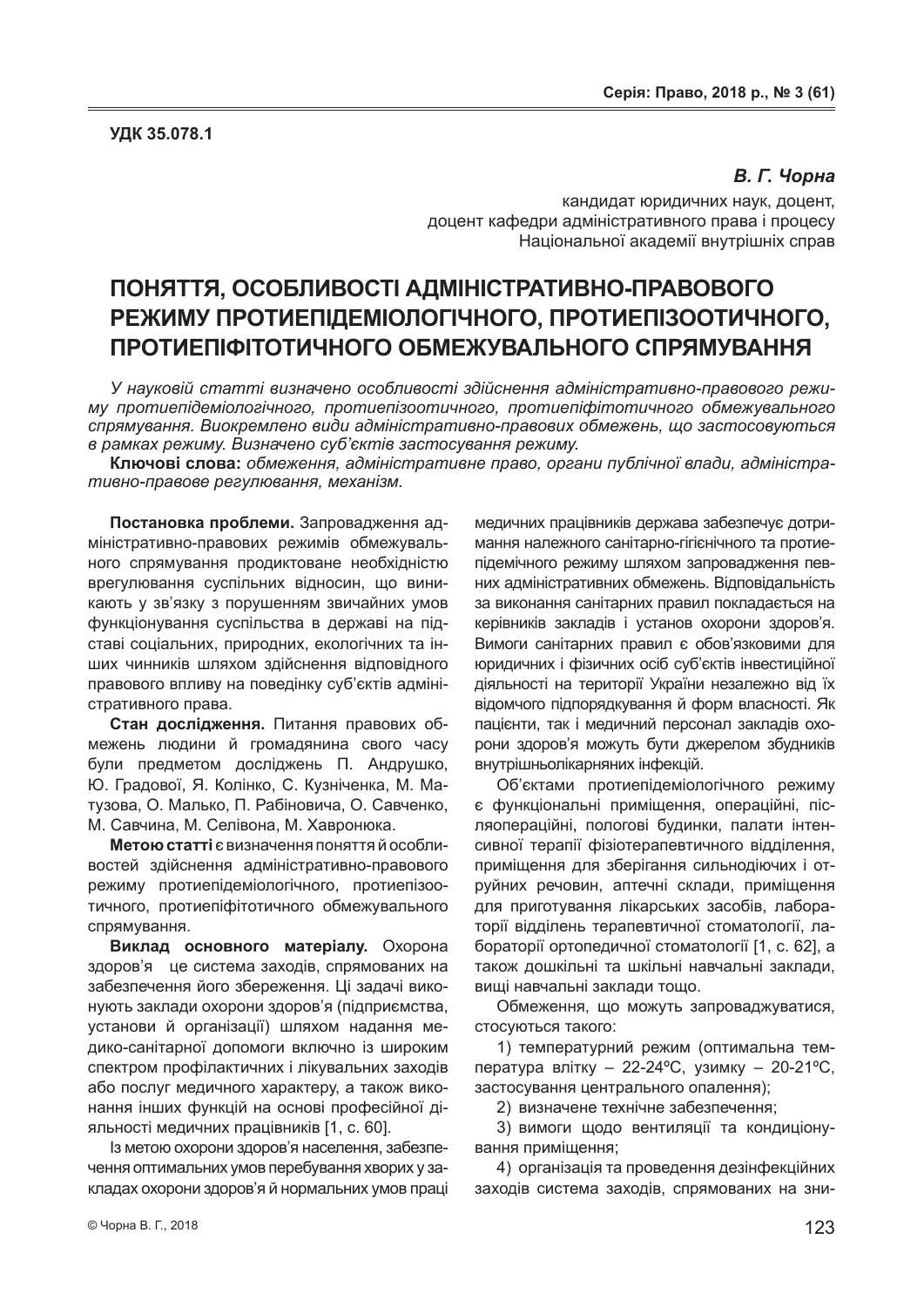щення збудників хвороб і створення умов, що перешкоджають їх поширенню в навколишньому середовищі.

У загальній системі заходів, спрямованих на локалізацію та ліквідацію осередків інфекційної захворюваності, велике значення мають режимно-обмежувальні заходи система державних заходів, яка включає режимні, адміністративно-господарські, протиепідемічні, санітарні та лікувально-профілактичні заходи, спрямовані на локалізацію та ліквідацію епідемічних осередків.

Протиепідемічні заходи це комплекс організаційних, медико-санітарних, ветеринарних, інженерно-технічних, адміністративних та інших заходів, що здійснюються з метою запобігання поширенню інфекційних хвороб. локалізації та ліквідації їх осередків, спалахів та епідемій. Необхідність їх проведення залежить від багатьох причин. Основними з них можуть бути такі: різке погіршення санітарно-гігієнічного стану території внаслідок руйнування комунальних об'єктів (системи водозабезпечення й каналізації), хімічних, нафтопереробних і інших промислових підприємств, наявності трупів людей і тварин, гниючих продуктів тваринного й рослинного походження; масове розмноження гризунів, виникнення серед них епізоотії й активізація природних осередків; інтенсивні міграції неорганізованих і організованих контингентів людей; зміна сприйнятливості людей до інфекції тощо.

У разі появи масових інфекційних хвороб, тобто виникнення епідемії, комплекс протиепідемічних заходів включає таке: санітарно-епідемічну розвідку й спостереження; організацію режимно-обмежувальних заходів; екстрену й специфічну профілактику; використання індивідуальних і колективних засобів захисту;•лікувально-евакуаційні заходи: обеззараження (дезінфекцію, дезінсекцію, дератизацію) і санітарну обробку осіб, що знаходилися в епідемічному осередку [2].

До режимно-обмежувальних заходів протиепідеміологічного спрямування належать карантин і обсервація.

Обсервація (від лат. observatio спостереження) - система заходів зі спостереження за ізольованими в спеціальному приміщенні особами, що виїжджають або прибувають із населених пунктів і країн, неблагополучних щодо чуми, віспи, холери, жовтої лихоманки. Обсервація це захід, що проводиться під час санітарної охорони кордонів. Тривалість обсервації встановлюється на строк інкубаційного періоду (із моменту останнього контакту з хворим або виходу з вогнища) [3].

У разі виявлення факту появи особливо небезпечних інфекцій, а також прояви інших масових заразних захворювань, обсервацію замінюють карантином. Карантин (від італійського quaranta - сорок) - це система адміністративних і медико-санітарних заходів, що застосовуються для запобігання поширенню особливо небезпечних інфекційних хвороб (чуми, холери, жовтої гарячки).

Карантин запроваджується рішенням надзвичайної протиепідемічної комісії (далі – НПК). Він запроваджується в разі виникнення захворювань на карантинні (конвенційні) інфекції (чума, холера, віспа натуральна, жовта гарячка) або в разі появи масових захворювань на інші особливо небезпечні інфекції: меліоїдоз, сап, сибірку, висипний тиф, орнітоз, туляремію, більшість геморагічних гарячок тощо. Карантин передбачає повну ізоляцію району інфекційних захворювань.

Під час карантину проведені раніше обсерваційні заходи посилюються додатковими режимними заходами. Останні включають озброєну охорону (оточення) осередку, тобто всіх населених пунктів і всієї зони карантину; суворий контроль за в'їздом і виїздом населення, вивезенням майна із зони карантину; заборону проїзду через зону карантину автотранспорту та зупинок залізничного й водного транспорту в разі транзитного проїзду поза спеціально визначеними місцями; організацію обсерваторів і проведення обсервації осіб, які знаходяться в осередку та вибувають за його межі; обмеження спілкування між окремими групами населення; установлення протиепідемічного режиму для населення, роботи міського транспорту, торговельної мережі та підприємств громадського харчування, об'єктів народного господарства залежно від епідеміологічного стану, але такого, що забезпечує їх безперервне функціонування; забезпечення населення продуктами харчування та промисловими товарами першої необхідності з дотриманням вимог протиепідемічного режиму; установлення суворого протиепідемічного режиму роботи медичних закладів; виконання заходів знезараження навколишнього середовища, виробленої промислової продукції та санітарної обробки населення; переведення всіх об'єктів харчової промисло-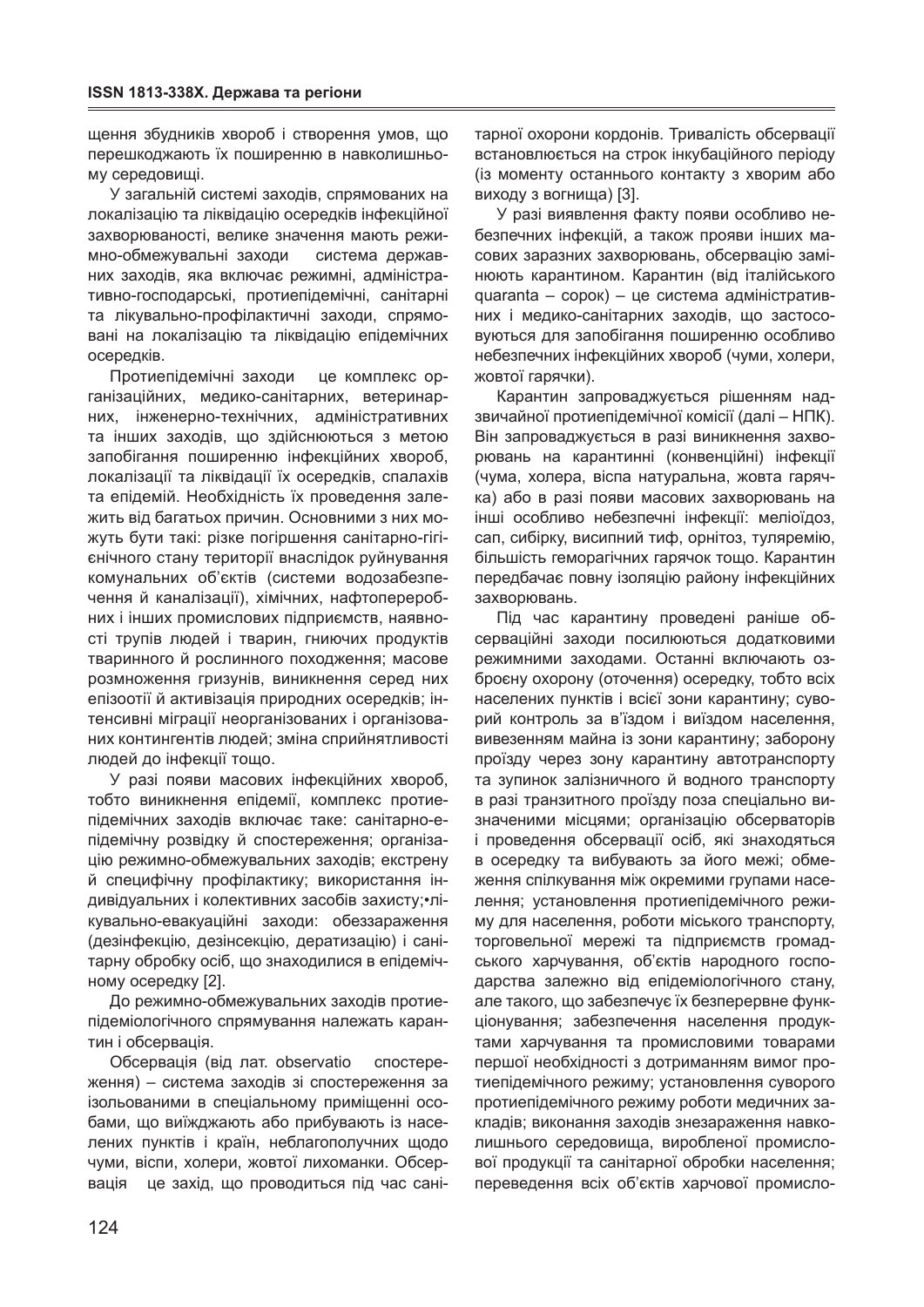вості на спеціальний технологічний режим роботи, який гарантує нешкідливість виробленої продукції; здійснення екстреної та специфічної профілактики; якнайшвидше активне виявлення інфекційних хворих, їх ізоляцію та госпіталізацію; контроль за суворим виконанням правил карантину; проведення санітарно-просвітницької роботи; суворе обмеження в'їзду в осередок; розосередження уражених на дрібні групи, організацію доправлення осіб, які знаходяться на карантині, через обмінні пункти чи повітряним шляхом, повну ізоляцію уражених в осередку зараження від незараженого населення.

Протиепідемічні заходи під час карантину проводяться медичною службою під контролем епідеміологів. Інфекційні лікарні, виділені для прийому й лікування хворих на чуму й холеру, як правило, розгортаються поблизу осередку зараження. Обмінні пункти для постачання продовольства й майна населенню, що знаходиться на карантині, розташовуються на кордоні осередку. Їх обслуговують особи, на яких не вплинуло зараження.

Для забезпечення означеного режиму (за винятком зовнішнього оточення) організують комендантську службу, що здійснює також охорону водних джерел, резервуарів із водою, продовольчих складів та ізоляторів, забезпечує поховання трупів під контролем медичної служби, несе службу спостереження й оповіщення. Особи, призначені для несення комендантської служби, повинні знаходитися під особливо ретельним медичним спостереженням [2].

Усі збудники (мікроорганізми) діляться на чотири групи патогенності: 1) збудники першої групи являють собою високу як індивідуальну, так і суспільну небезпеку. Вони спроможні зумовити важкі хвороби людей і/або тварин, що не піддаються лікуванню й можуть легко поширюватися поміж людьми або передаватися від тварин безпосередньо чи опосередковано (чума, віспа натуральна, геморагічні гарячки); 2) збудники другої групи являють собою високу індивідуальну, але низьку суспільну небезпеку. Вони здатні зумовити важкі інфекційні хвороби, але не можуть поширюватися від однієї людини до іншої або ж щодо них є ефективні засоби профілактики та лікування (бруцельоз, туляремія, гістоплазмоз тощо); 3) збудники третьої групи являють собою помірну індивідуальну й обмежену суспільну небезпеку (черевний тиф, вірусний гепатит В тощо); 4) збудники четвертої групи являють собою низьку індивідуальну та суспільну небезпеку.

Застосування карантину супроводжується введенням режиму обсервації на всіх суміжних із зоною карантину адміністративних територіях. Режим обсервації запроваджується також v paзі виникнення захворювань на малоконтагіозні інфекційні хвороби.

У разі запровадження обсервації передбачається застосування до населення таких адміністративних обмежень: обмеження в'їзду, виїзду та транзитного проїзду всіх видів транспорту через територію, на якій упроваджено обсервацію; проведення знезаражування об'єктів навколишнього середовища; якнайактивніше раннє виявлення інфекційних хворих, їх ізоляція та госпіталізація; запровадження екстреної та специфічної профілактики; здійснення (за показаннями) санітарної обробки ураженого населення; посилення медичного контролю за виконанням санітарно-гігієнічних і протиепідемічних заходів; посилення ветеринарно-бактеріологічного контролю щодо зараженості сільськогосподарських тварин і продуктів тваринництва; запровадження протиепідемічного режиму роботи медичних закладів.

Оточення осередку організовується шляхом установлення внутрішніх і зовнішніх постів. Внутрішню охорону забезпечують працівники органів Міністерства внутрішніх справ, які встановлюють пости на основних транспортних магістралях і пости охорони при медичних закладах. Зовнішнє оточення меж карантинної зони здійснюють Національна гвардія України чи загальновійськові частини Міністерства оборони України, що розташовані поза зоною карантину.

Для контролю входу людей, в'їзду транспорту, завезення продуктів, за виїздом із карантинної зони на залізничних вокзалах, автомагістралях, у морських і річкових портах, аеропортах службою зовнішнього оточення виставляються КПП, у складі яких силами та засобами органів охорони здоров'я розгортаються санітарні контрольні пункти.

На санітарні контрольні пункти покладено перевірку посвідчень шодо проходження обсервації; перевірку посвідчень щодо проведення вакцинацій (за необхідності) серед осіб, які прибули до зони карантину: медичне спостереження за особами, які супроводжують вантажі, транспортні бригади тощо; контроль за санітарним станом аеропортів, залізничних, морських і річкових вокзалів; медичний нагляд за особовим складом КПП у зоні його функціонування; виявлення інфекційних хворих серед осіб, які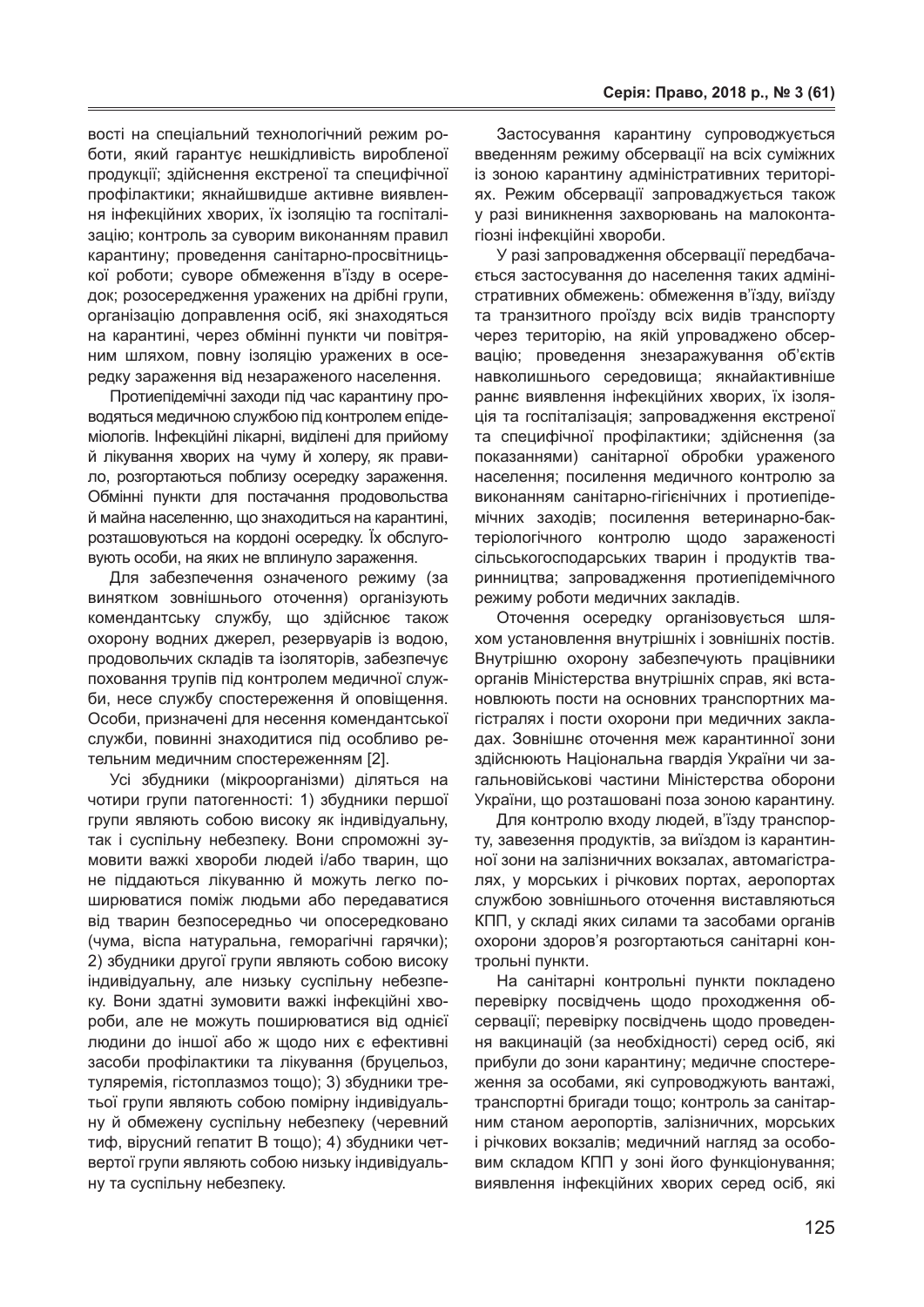від'їздять із зони карантину, і тих, які в'їжджають до неї, їх ізоляція.

Зняття карантину чи обмежувальних дій здійснюється після закінчення терміну інкубаційного періоду певного захворювання, який рахується з моменту ізоляції останнього хворого та проведення заключної дезінфекції в осередку захворювання.

Із метою зменшення контактів між людьми в осередках проводяться заходи щодо роз'єднання населення. На господарських об'єктах, що працюють в умовах карантину, упроваджується протиепідемічний режим роботи, який передбачає забезпечення захисту робітників i службовців від впливу бактеріальних засобів; своєчасне виявлення інфекційних хворих, їх негайну ізоляцію й установлення спостереження за особами, які перебували в контакті з хворими; проведення заходів щодо знезаражування навколишнього середовища й виробничих приміщень; забезпечення своєчасного проведення серед працівників профілактичних заходів (екстрена профілактика, щеплення); проведення знезараження продукції, що випускається, перед вивезенням із карантинної зони з видачею відповідних документів про її безпеку; дотримання працівниками встановлених санітарно-гігієнічних і протиепідемічних правил [4].

У разі загрози занесення й розповсюдження на території України чи іноземної держави особливо небезпечних (зокрема карантинних і небезпечних для людей) інфекційних хвороб за рішенням Кабінету Міністрів України сполучення (або його окремий вид) може бути тимчасово обмежене чи припинене або встановлений карантин для людей, тварин, вантажів, насіннєвого, садивного матеріалу й іншої продукції тваринного й рослинного походження, що перетинають державний кордон [5; 6, ст. 19].

Протиепізоотичний адміністративно-правовий режим обмежувального спрямування встановлюється вповноваженими особами, які мають право застосовувати протиепізоотичний адміністративно-правовий режим обмежувального спрямування, а також приймати рішення про застосування протиепізоотичних заходів. На це має право Державна надзвичайна протиепізоотична комісія при Кабінеті Міністрів України; державні надзвичайні протиепізоотичні комісії при Раді міністрів Автономної Республіки Крим, обласних, Київській і Севастопольській міських, районних державних адміністраціях і міських радах.

До карантинно-обмежувальних заходів належить дезінфекція тваринницьких приміщень, тимчасова заборона утримання тварин певного виду чи видів.

**Висновки і пропозиції.** Таким чином. можемо відзначити особливості застосування адміністративно-правових обмежень у разі запровадження подібного режиму: 1) підставою введення є Закон України; 2) суб'єктом реалізації є центральні органи виконавчої влади; 3) суб'єктами застосування є правоохоронні органи, заклади охорони здоров'я, підприємства, установи й організації, які мають право застосовувати цей режим; 4) адміністративно-правові обмеження мають тимчасовий характер; 5) обмеження застосовуються до населення.

### Список використаної літератури:

- 1. Салманов А. Санітарно-протиепідеміологічний режим у закладах охорони здоров'я. Медична практика: організаційні та правові аспекти. 2011. Nº 2. C. 60-65. URL. http://zarifacenter.org/ articles/article084.pdf.
- 2. Денисенко В., Ївженко С., Калязін Ю.. Основи безпеки життєдіяльності. Навчальний посібник. URL: http://www.nmc.poltava.ua/file/mm/ bzhd1.files/obzhd10u6.htm
- 3. Тлумачний інтернет-словник. URL: http:// vseslova.com.ua/word/Обсервація (спостереження)-73566u.
- 4. Паращук Л. Методична розробка для студентів для проведення практичного заняття з предмета. Медицина надзвичайних ситуацій. Івано-Франківськ: Івано-Франківський національний медичний університет. 2011. URL: https://studfiles.net/preview/5342619/.
- 5. Про затвердження Положення про пункти пропуску через державний кордон та пункти контролю: Постанова Кабінету Міністрів України від 18.08.2010 p. No 751. URL: http://zakon.rada.gov.ua.
- 6. Про державний кордон України: Закон України від 04.11.1991 р. № 1777-XII. Відомості Верховної Ради України. 1992, № 2. Ст. 5.